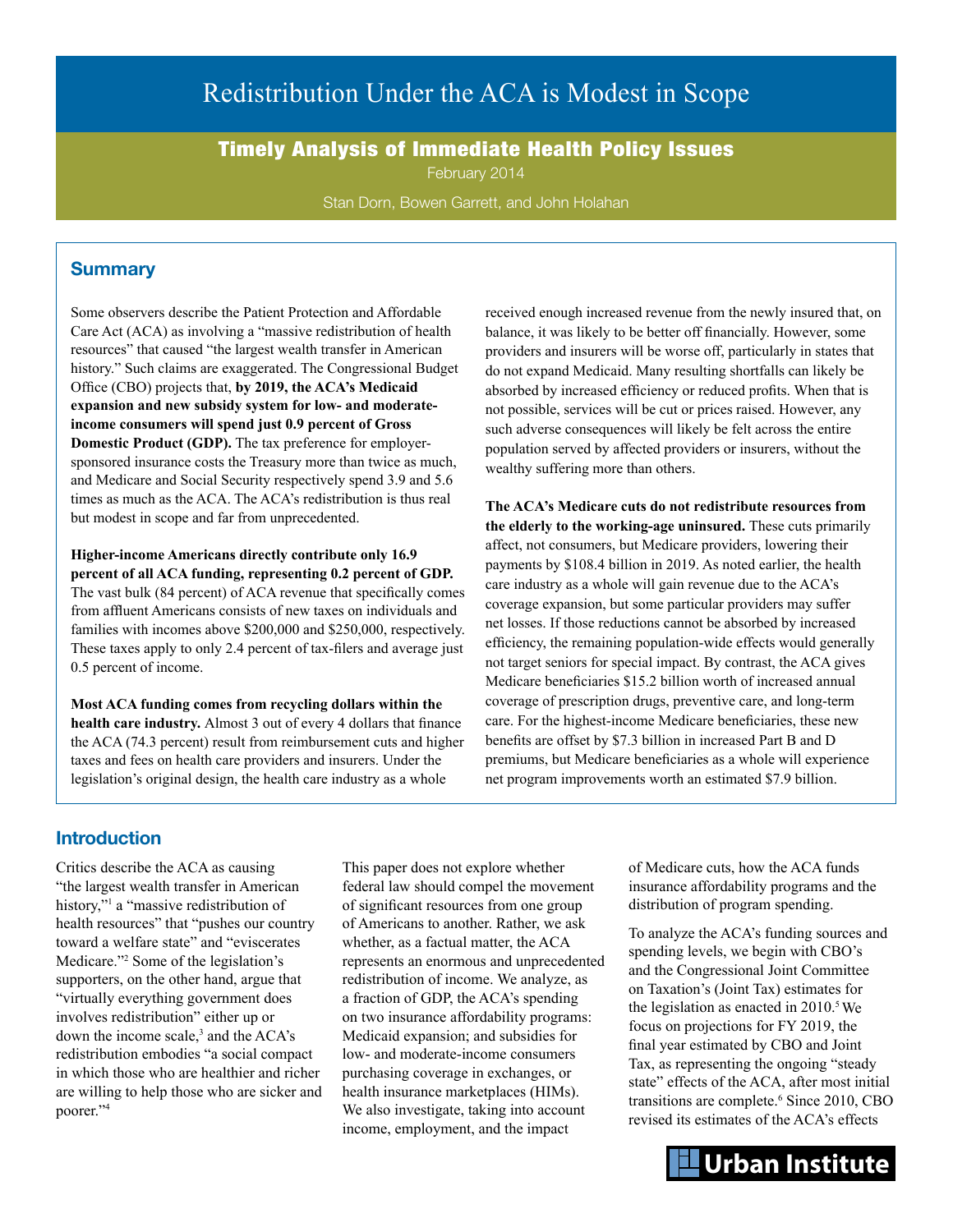to reflect changed economic conditions as well as refinements to cost estimation assumptions, amendments to the law, and the Supreme Court's 2012 decision that converted the ACA's original nationwide Medicaid expansion into a state option. However, CBO's most comprehensive post-enactment estimates, which examine the impact of proposed ACA repeal, contain less detail than its original analysis. In particular, they do not quantify ACA funding sources that CBO believes will likely continue even if the ACA is repealed.[7](#page-8-6) For a comprehensive analysis of ACA's financing mechanisms, we therefore rely primarily on CBO's original estimates. We then adjust those numbers to reflect CBO's later estimates of the effects of postenactment legal changes and refinements to CBO's modeling approaches, excluding as much as possible the impact of any changes to CBO's underlying economic forecasts.<sup>8</sup>

# **Spending on the ACA's Insurance Affordability Programs Amounts to 0.9 Percent of Gross Domestic Product**

To calculate the relationship between the ACA's insurance affordability programs and GDP, we compare CBO's estimates, published in March 2010, to CBO's contemporaneous projections of GDP, published in January 2010. CBO found that, as enacted, the ACA's Medicaid expansion and new subsidies in health insurance marketplaces would cost the federal treasury \$232 billion in fiscal year 2019, representing 1.1 percent of GDP (Table 1). However, following enactment of the ACA, the cost of insurance affordability programs was reduced by various legislative changes to the ACA<sup>9</sup> and the above-described Supreme Court decision.[10](#page-8-9) We therefore modified CBO's original projections to reflect these post-enactment changes, as estimated by CBO, along with various refinements to CBO's estimation methods.[11](#page-8-10) The resulting modified cost of the ACA's insurance affordability programs is \$207 billion, or 0.9 percent of GDP (Table 1). An alternative analysis, using CBO's 2013 estimates of both GDP and the ACA coverage costs, reaches the identical

# **Table 1. Federal Cost of ACA Insurance Affordability Programs Compared to GDP: CBO and Joint Tax Estimates for Fiscal Year 2019 (Billions of Dollars)**

|                                                                                                |                           | 2019 Amounts |
|------------------------------------------------------------------------------------------------|---------------------------|--------------|
| GDP as Projected by CBO in 2010                                                                | \$21,882                  |              |
|                                                                                                | <b>Medicaid Expansion</b> | \$97         |
| CBO's Original 2010 Cost Estimates                                                             | <b>Exchange Subsidies</b> | \$135        |
|                                                                                                | Total (Dollars)           | \$232        |
|                                                                                                | Total (Percentage of GDP) | 1.1%         |
|                                                                                                | <b>Medicaid Expansion</b> | \$62         |
| Modified 2010 Cost Estimates, Reflecting Post-Enactment<br>Changes to CBO's Original Estimates | <b>Exchange Subsidies</b> | \$145        |
|                                                                                                | Total (Dollars)           | \$207        |
|                                                                                                | Total (Percentage of GDP) | 0.9%         |

Source: CBO 2010-2013, Joint Tax 2010, and authors' adjustments (for modified 2010 estimates).

Note: Exchange subsidies include revenue losses on premium tax credits. Since we classify, as does CBO, risk-adjustment payments from health plans as part of ACA's funding, we also include risk-adjustment payments to health plans here as part of ACA's cost. If such payments were excluded, insurance affordability programs would be estimated to cost 1.0 percent and 0.8 percent of GDP under CBO's original and modified estimates, respectively. Post-enactment changes reflect CBO's estimated effects of: (a) statutory changes to the ACA that increased income-based caps on advance premium tax credit reconciliation for taxpayers with incomes below 400 percent FPL, that added tax-exempt Social Security income to modified adjusted gross income, and that altered expected levels of employer-sponsored insurance by changing federal income and payroll taxes; (b) the U.S. Supreme Court decision that made Medicaid expansion optional for states; and (c) revised CBO assumptions about the average risk level of adults newly eligible for Medicaid and the pace of initial enrollment into insurance affordability programs.

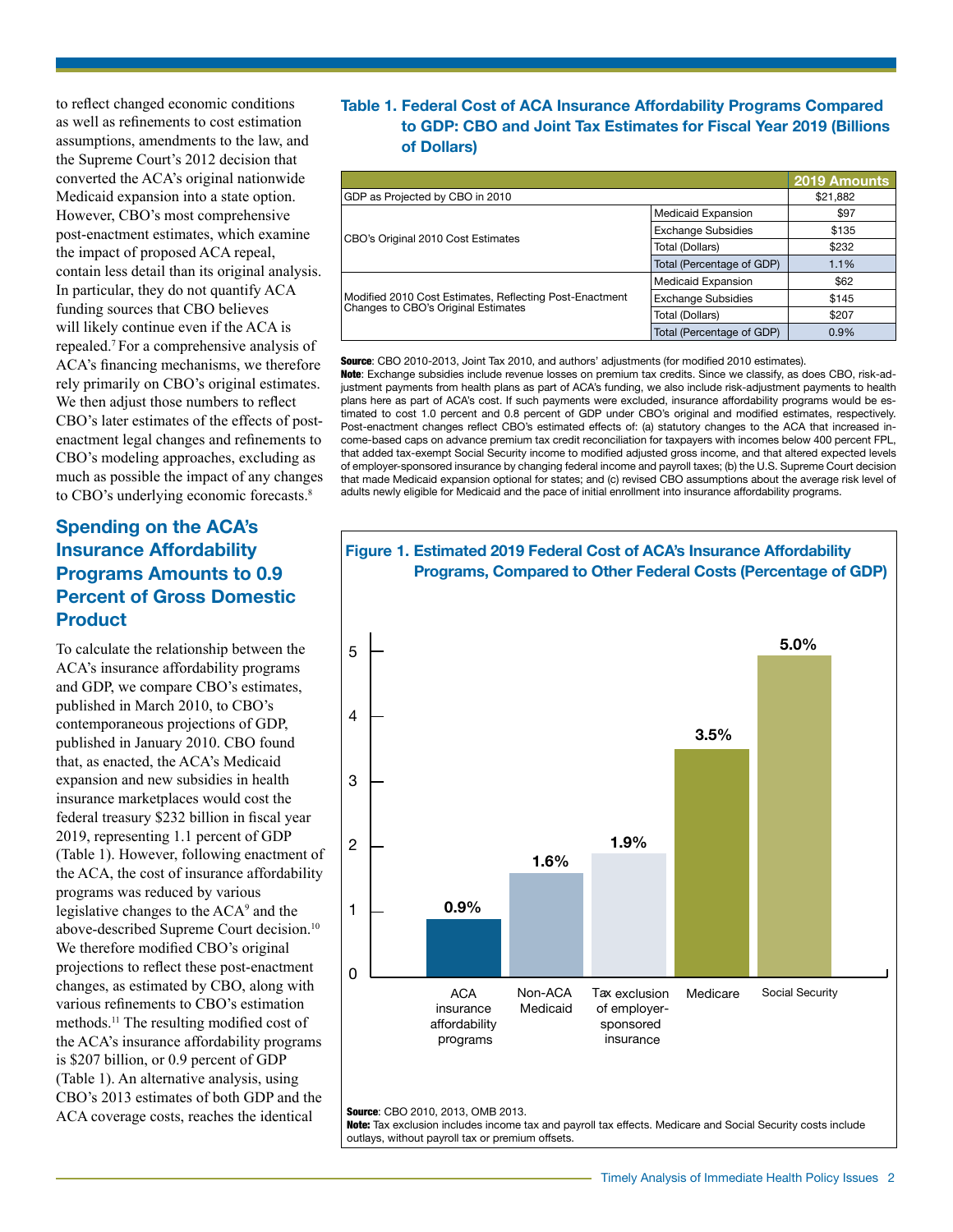conclusion about ACA spending as a percentage of GDP (Appendix Table A1).

To provide some context for this result, in 2019:

- Federal Medicaid costs, other than those resulting from the ACA, are projected to equal 1.6 percent of GDP, $12$  or 1.8 times expected spending on the ACA's insurance affordability programs;
- The exclusion of employer-sponsored insurance from federal income and payroll taxes will cost the Treasury an amount equal to 1.9 percent of GDP,<sup>13</sup> or 2.1 times the amount spent by insurance affordability programs;
- Medicare spending is expected to consume 3.5 percent of  $GDP<sub>14</sub>$  or 3.9 times the cost of the ACA's insurance affordability programs; and
- Social Security payments will equal 5.0 percent of GDP,<sup>15</sup> which is 5.6 times the expense of insurance affordability programs.

These estimates are displayed in Figure 1. One cannot plausibly claim that the ACA represents the historical high-water mark of federal redistribution of resources.

# **Low-Income Individuals and Families Benefit from the ACA's Insurance Affordability Programs**

New Medicaid spending under the ACA will primarily help previously ineligible adults with incomes below 138 percent FPL, the income threshold for expanded eligibility; 138 percent FPL is \$15,856 for an individual and \$32,499 for a family of four in 2013. Some new Medicaid spending will benefit previously eligible but uncovered people who enroll due to

# **Table 2. Distribution of Federal Spending on Insurance Affordability Programs by Income Group and Insurance Affordability Program Eligibility for Fiscal Year 2019**

| <b>Income Group</b>                       |  | <b>2013 Income,</b><br>1-Person | 2013 Income,<br>4-Person | 2019 Insurance<br><b>Affordability Program</b><br><b>Spending</b> |                                         |  |
|-------------------------------------------|--|---------------------------------|--------------------------|-------------------------------------------------------------------|-----------------------------------------|--|
|                                           |  | <b>Family</b>                   | <b>Family</b>            | (Billions)                                                        | Estimated<br>Share of Total<br>Spending |  |
| < 200%<br>Medicaid-Eligible               |  | $<$ \$22.980                    | $<$ \$47.100             | \$62                                                              | 30%                                     |  |
| <b>FPL</b><br><b>HIM-Subsidy Eligible</b> |  | $<$ \$22.980                    | $<$ \$47.100             | \$99                                                              | 48%                                     |  |
| 200-300% FPL                              |  | \$22,980-\$34,470               | \$47,100-\$70,650        | \$36                                                              | 17%                                     |  |
| 300-400% FPL                              |  | \$34,470-\$45,960               | \$70,650-\$94,200        | \$10                                                              | 5%                                      |  |
| Total:                                    |  | Up to \$45,960                  | Up to \$94,200           | \$207                                                             | 100%                                    |  |

Source: U.S. Department of Health and Human Services Poverty Guidelines and Urban Institute analysis. Note: The Urban Institute's distributional analysis for HIM subsidies assumed that all states implement Medicaid expansion, placing the lower income bound for subsidy eligibility at 138 percent FPL. To the extent that states do not implement the expansion, HIM subsidy spending on households under 200 percent FPL will exceed the amount shown here. The table assumes that all Medicaid spending on new enrollees will go to consumers below 200 percent FPL, even though some newly enrolled, previously eligible children will have incomes above that threshold.

ACA outreach efforts or learning of their Medicaid/CHIP eligibility in the course of seeking enrollment in health insurance marketplaces. Except for children, most of the latter will also have incomes at or below 138 percent FPL.

In states that expand Medicaid, spending on marketplace premium subsidies and costsharing subsidies will benefit individuals and families with incomes between 138 percent and 400 percent of FPL; the latter is \$45,960 for individuals and \$94,200 for four-person families in 2013. In states that do not expand Medicaid, subsidy eligibility will include those with incomes as low as 100 percent of FPL—\$15,856 for individuals and \$21,404 for families of four.

Because subsidies are provided on a sliding scale, they will disproportionately benefit people in the lower part of this range.[16](#page-9-1) According to Urban Institute estimates, 69 percent of total subsidies will benefit the lowest income group (<200% FPL), 25 percent will benefit a middle income group

(200-300% FPL), and 7 percent will benefit the highest income group eligible for subsidies  $(300-400\%$  FPL $)$ .<sup>[17](#page-9-2)</sup> By applying this distribution to CBO projections of exchange subsidies and adding CBO projections of Medicaid costs, we find that 78 percent of all insurance affordability program spending will be for consumers with incomes below 200 percent FPL (Table 2).

For low-income people, HIM subsidies can be considerable, relative to total income. But even with those subsidies, consumers can still pay significant amounts for health care. For example, a single 30-year-old with \$20,000 in income who enrolls in a national average cost silver plan<sup>18</sup> will receive a premium tax credit of \$1,956 for a \$2,976 premium, leaving the consumer responsible for \$1,020 in premiums. At 174 percent FPL in 2013, such a consumer also qualifies for \$648 in cost-sharing reductions, for a total of \$2,604 in subsidies, equaling 13 percent of income. The cost-sharing reduction still requires

# **Table 3. Annual Care Costs and Subsidies for an Average 30-Year-Old Single Consumer With \$20,000 Income (174 Percent FPL in 2013) Covered Through a Silver-Level Plan**

|          | <b>Total Costs</b><br><b>Subsidies</b> |          |              |                |                   |          |              |         |                   |  |
|----------|----------------------------------------|----------|--------------|----------------|-------------------|----------|--------------|---------|-------------------|--|
|          |                                        |          |              |                | Total             |          |              |         | Total             |  |
| Premiums | Cost-Sharing                           | Premiums | Cost-Sharing | <b>Dollars</b> | Percent of Income | Premiums | Cost-Sharing | Dollars | Percent of Income |  |
| \$2,976  | \$1.432                                | \$1,956  | \$648        | \$2,604        | 13%               | \$1,020  | \$784        | \$1,804 | 9%                |  |

Source: U.C. Berkeley Labor Center 2013; CMS 2013.

Note: Estimate assumes the estimated national average cost for silver plans. Cost-sharing amounts and subsidies were calculated based on CMS' proposed 2015 methodology for determining advance payments for cost-sharing reductions.[19](#page-9-4)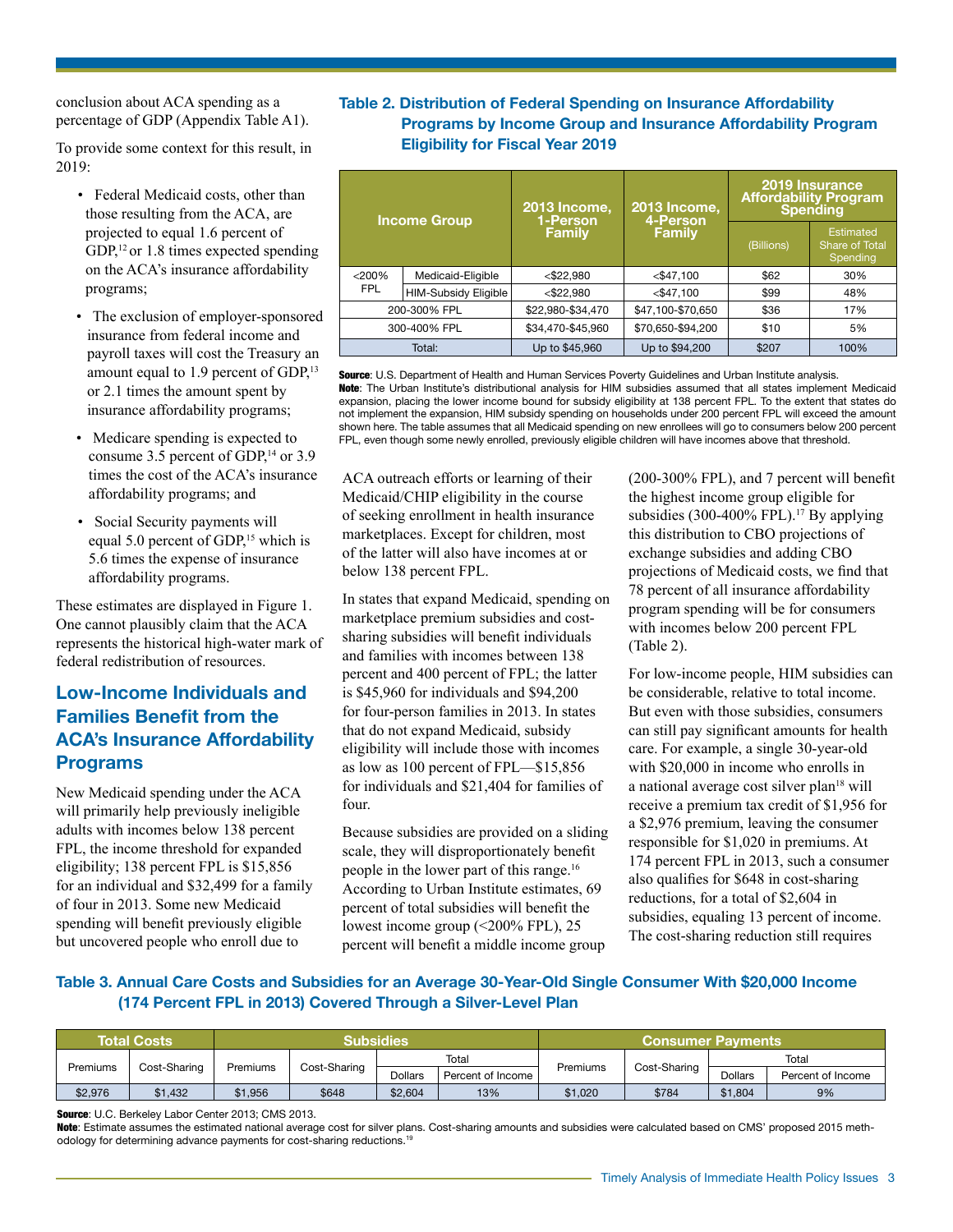# **Figure 2. ACA Funding Sources: CBO and Joint Tax Estimates for Fiscal Year 2019**



# Funding Sources for 2019 (\$271.2 Billion Total Funding)

Note: Estimates exclude two funding sources that were repealed by post-ACA legislation: premium payments for the Community Living Assistance Services and Supports (CLASS) Act; and tax revenues resulting from new income reporting requirements that applied to small firms and others. Payments from higher-income households and industry taxes and fees are detailed in the next sections. Appendix Table A2 provides additional information about "other measures," which primarily consist of individual and employer penalty payments.

the average such consumer to pay \$784 in service costs not covered by insurance.<sup>20</sup> The consumer's total health care payments thus equal \$1,804, or 9 percent of income (Table 3).

# **The Contribution of Very-High-Income Americans to the ACA Amounts to 0.2 Percent of GDP**

Increased levies on the affluent are not the ACA's principal revenue source. Instead, most financing comes from health care providers and insurers. The ACA cuts the payments they were scheduled to receive from the federal government and imposes new taxes and fees. However, the coverage funded by these dollars ultimately translates into increased revenue for providers and insurers. Put simply, ACA funding mostly involves, not redistribution

from rich to poor, but recycling dollars within the health care industry.

For the final year of CBO's original ACA estimates (fiscal year 2019), reimbursement cuts and higher taxes and fees on health care providers and insurers provide 74.3 percent of ACA's funding; higher-income Americans contribute just 16.9 percent (Figure 2). $21$ 

Comparing the \$45.8 billion in ACA funding contributed by affluent Americans, as originally estimated by CBO, to CBO's contemporaneous projections of GDP, we find that the ACA's levies on the wealthy will represent just 0.2 percent of GDP in 2019.[22](#page-9-7) 

The Joint Tax Committee estimated that the ACA's increase to Medicare's hospital insurance tax (including a new tax on investment income) would raise \$38.5 billion in 2019.<sup>23</sup> This represents 84 percent

of the total raised from the most affluent Americans; the remainder comes from increased Part B and D premiums on the highest income Medicare beneficiaries (Table 4).<sup>[24](#page-9-9)</sup> Starting in the 2013 tax year, the ACA raised the hospital insurance tax rate, which applies to payroll earnings, from 1.45 percent to 2.35 percent for single workers earning more than \$200,000 and joint filers earning more than \$250,000 per year. The higher tax rate applies only to income above these thresholds. In addition, the ACA introduced a new tax of 3.8 percent on nonwage income such as interest, dividends, rental income, and capital gains. The tax applies to either: (a) total investment income; or (b) the excess of modified adjusted gross income (MAGI) over threshold amounts (\$200,000 for individuals and \$250,000 for joint filers), whichever is lower, and it is limited to people with total income above those amounts.<sup>[25](#page-9-10)</sup>

According to the Urban-Brookings Tax Policy Center estimates for tax year 2013 (the latest year for which data are provided), these taxes will affect 16.7 percent of individual/family tax filing units in the top fifth of the income distribution—only 2.4 percent of all tax filing units.[26](#page-9-11) For those in the 95th to 99th income percentiles, with cash income between \$227,000 and \$593,000, the average tax increase will be about \$834, representing 0.3 percent of this group's \$278,000 average income. For those in the top 1 percent, whose cash incomes exceed \$593,000, the average tax increase is \$21,200. This is a substantial amount on its face, but it represents about 1.2 percent of the \$1.77 million in average cash income

**ACA funding mostly involves, not redistribution from rich to poor, but recycling dollars within the health care industry.**

Source: CBO 2010, Joint Tax 2010.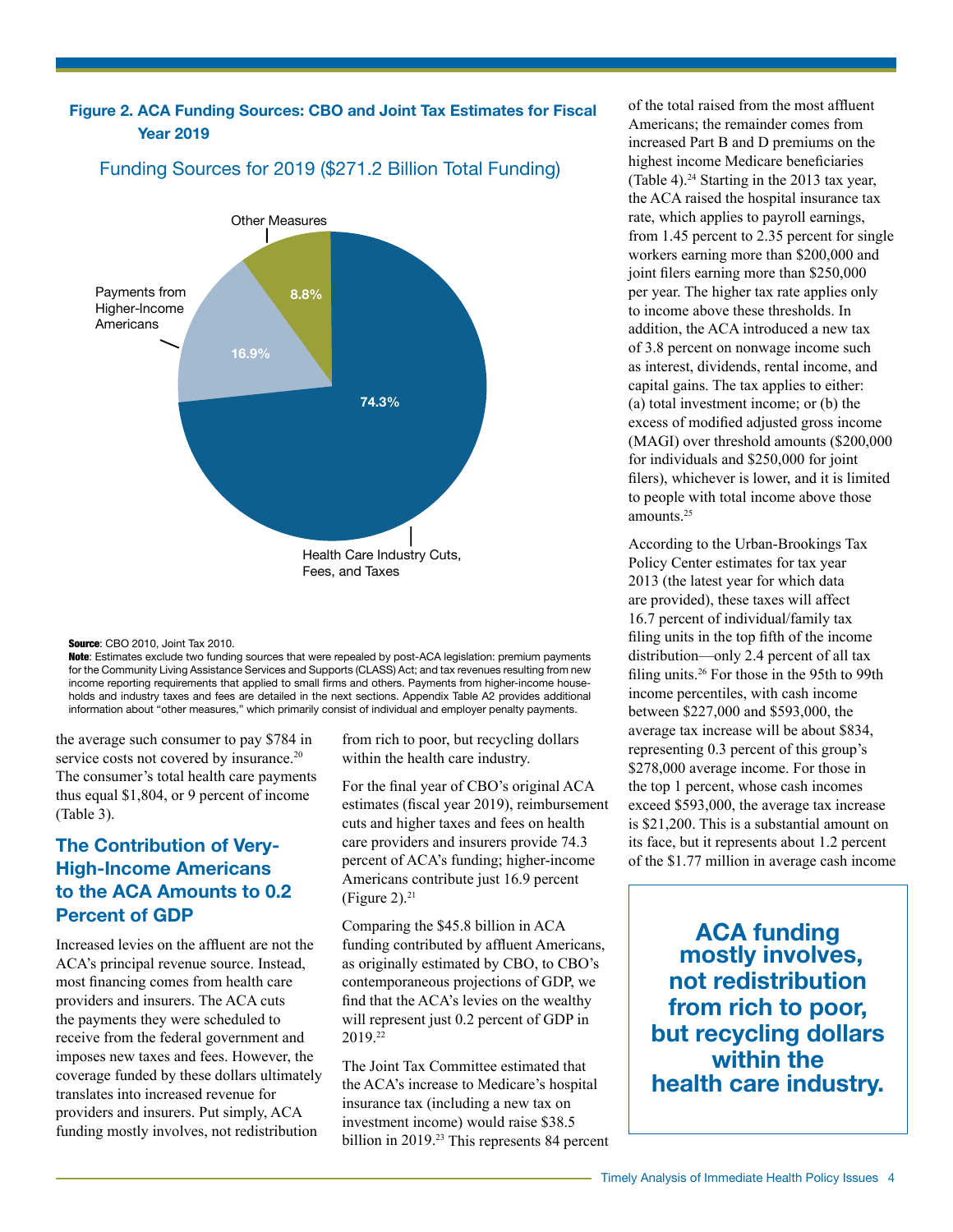# **Table 4. Increased Payments from Higher-Income Americans: CBO and Joint Tax Estimates for Fiscal Year 2019 (Billions of Dollars)**

|                          |        | 2019 Payments |
|--------------------------|--------|---------------|
| Hospital Insurance Taxes |        | \$38.5        |
|                          | Part B | \$4.9         |
| Medicare Premiums        | Part D | \$2.4         |
|                          | Total: | \$45.8        |

Source: CBO 2010, Joint Tax 2010.

Note: The ACA raised Part B premium payments for higher-income beneficiaries by suspending indexing of income thresholds for means-tested premium payments. The ACA also created new means-tested Part D premium surcharges, applied to the same beneficiaries who are subject to means-tested Part B premium payments.

for this group. Among all households subject to the tax, the average payment equals just 0.5 percent of income.

# **Most ACA Funding Comes from the Health Care Industry; the Ultimate Impact of This Revenue Source Is Uncertain**

As explained in the previous section, nearly 3 out of every 4 dollars that finance the ACA (74.3 percent) come from reimbursement cuts, taxes, and fees that apply to insurers and health care providers, which also benefit financially from the ACA's coverage expansion. Based on

CBO estimates, the ACA, as enacted, was likely to improve the health care industry's overall financial posture—not a surprising result, given that most provider and insurer groups either supported or acquiesced to the legislation.[27](#page-9-12) Between reimbursement cuts and increased taxes and fees, insurers and health care providers were slated to contribute \$201.6 billion in ACA funding during 2019 (Table 5). They also expected to incur additional costs to serve newly insured consumers.

Offsetting those losses and costs were several sources of revenue. First, new federal spending on insurance affordability

# **Table 5. Reduced Payments and Increased Taxes and Fees for the Health Care Industry: CBO and Joint Tax Estimates for Fiscal Year 2019 (Billions of Dollars)**

|                                                                |                                                                     | 2019<br><b>Effects</b> |
|----------------------------------------------------------------|---------------------------------------------------------------------|------------------------|
|                                                                | Reimbursement Reductions for Medicare Advantage Plans               | \$42.2                 |
|                                                                | Reduced Fee-For-Service Payment Increases for Medicare<br>Hospitals | \$40.5                 |
| Reduced Payments to                                            | Reduced Payments to Medicare Home Care Providers                    | \$10.3                 |
| Providers and Insurers                                         | Other Reductions to Medicare Provider Payments                      | \$15.4                 |
|                                                                | Reductions to Medicaid Providers                                    | \$17.2                 |
|                                                                | Reductions to Providers Outside Medicare and Medicaid               | \$8.9                  |
|                                                                | Insurance Taxes and Fees                                            | \$31.9                 |
| Taxes, Fees, and Assess-<br>ments on Providers and<br>Insurers | Reinsurance and Risk-Adjustment Payments                            | \$22.0                 |
|                                                                | Drug Rebates and Fees                                               | \$8.7                  |
|                                                                | Device Manufacturer Fees                                            | \$3.4                  |
|                                                                | Other Health Industry Taxes and Fees                                | \$1.1                  |
|                                                                | Total:                                                              | \$201.6                |

Source: CBO 2010, Joint Tax 2010.

Note: Reimbursement reductions for Medicare Advantage plans include interactive effects, as estimated by CBO. Insurance taxes and fees include assessments on high-value plans.

programs was originally projected at \$232 billion for 2019, or 15 percent more than industry's contribution to ACA financing (Table 1). Second, the ACA increased health care spending by consumers. HIM subsidy beneficiaries are expected to spend, on premiums and cost-sharing, an amount equal to 45 percent of total HIM premiums.[28](#page-9-13) In addition, among the estimated 14.3 million uninsured adults whose incomes are too high for subsidies,<sup>[29](#page-9-14)</sup> many will purchase individual insurance because of the ACA's coverage requirement and insurance reforms.[30](#page-9-15) Altogether, the ACA's original federal subsidies plus consumer health care payments likely exceeded industry's contribution to ACA funding plus the increased costs of serving the newly insured.<sup>31</sup>

However, the ACA's boost to estimated federal health care spending has fallen by 11 percent, to \$207 billion, since the initial enactment of the ACA (Table 1), primarily because of the Supreme Court decision that permitted states to avoid the Medicaid expansion. The health care industry as a whole may still be better off financially as a result of the ACA, but some providers and insurers are likely to be worse off. Average net revenues per previously insured patient will fall. For some (but not all) hospitals, those losses will be offset by significant reductions in uncompensated care. Newly insured patients will bring additional revenue, but new costs will accompany that revenue. The extent to which new customers yield net financial gains will be affected by the extent to which industry costs are fixed vs. incremental. If a particular provider or insurer experiences net financial losses, they might be absorbed through increased efficiency or reduced profits. If such absorption does not occur, the losses could reduce levels of service or increase prices.

Outcomes that adversely affect consumers are particularly likely in states that do not expand Medicaid. In such states, providers and insurers will experience all of the ACA's reimbursement cutbacks, fees, and taxes but only part of the revenue increase provided under the ACA's original design. Ironically, the states that are not expanding Medicaid are often the ones where Medicaid expansion would have the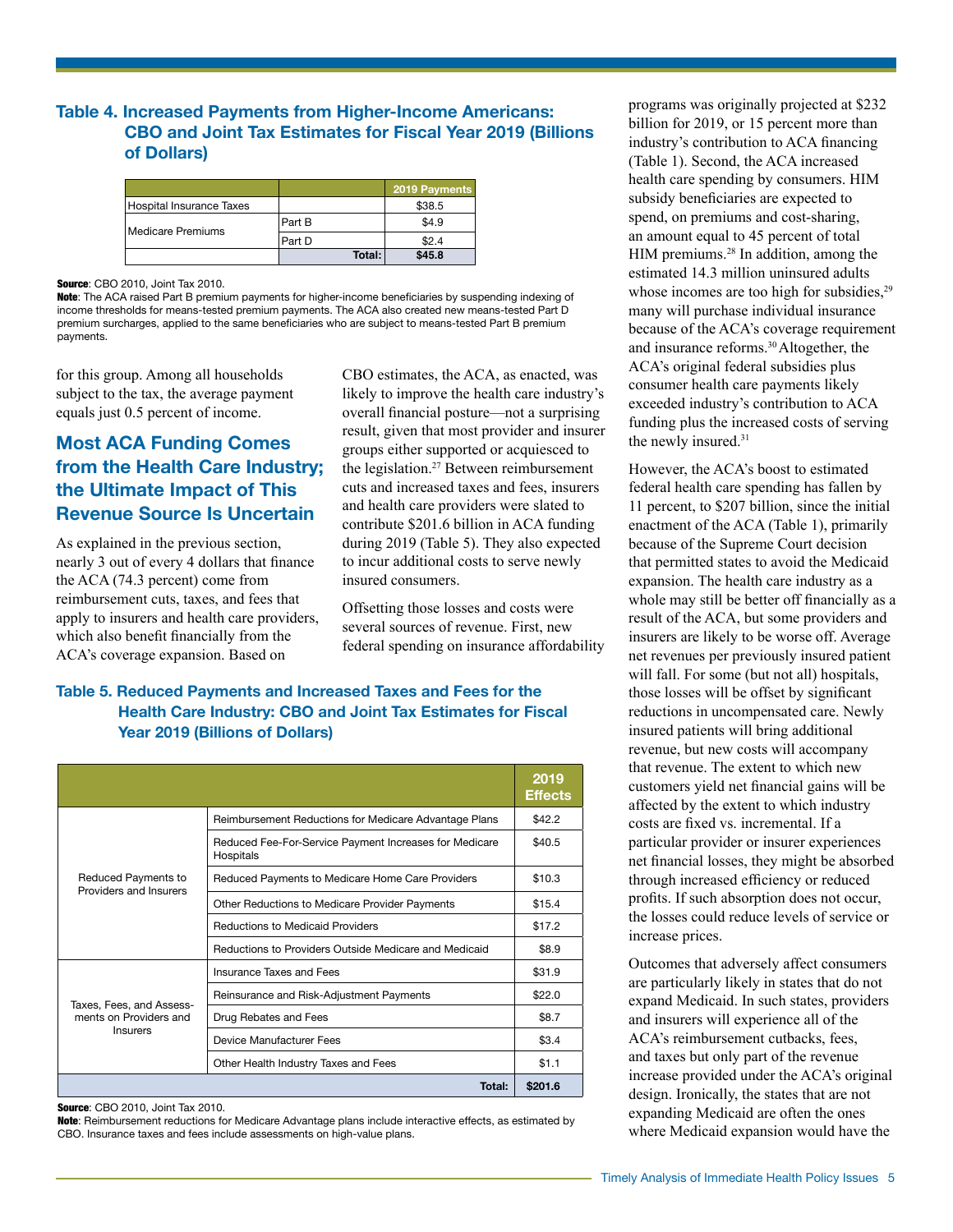greatest impact on revenue. Put simply, it is difficult to forecast the ultimate impact of net financial losses experienced by providers or insurers. In general, they seem likely to affect the entire population served by affected providers without disproportionately harming high-income Americans.

# **The ACA Does Not Reduce Medicare Enrollees' Benefits and Redistribute Resources to the Uninsured**

Some observers characterize the ACA as moving resources from Medicare beneficiaries to uninsured consumers under age 65, as suggested earlier.<sup>[32](#page-9-17)</sup> However, the ACA's funding taken from the Medicare program primarily involves reimbursement cuts for providers and Medicare Advantage (MA) plans, which will total \$108.4 billion in fiscal year 2019, according to CBO (Table 6). Only a small amount comes from beneficiaries themselves, in the form of increased Part B and Part D premiums for higher-income seniors. In fact, the ACA made Medicare coverage more generous for beneficiaries through the following measures:

- Before the ACA, Medicare Part D coverage of prescription drugs contained a so-called "donut hole." Once a beneficiary's medication costs passed a specified level, Part D coverage ceased until the beneficiary's total prescription drug costs exceeded a much higher, "catastrophic" threshold. The ACA phases out and eventually eliminates this gap in prescription drug coverage.
- The ACA adds Medicare coverage of an annual wellness visit and other preventive services, free of out-ofpocket cost-sharing.
- The ACA expands coverage of home and community-based care and other long-term care services and supports for seniors and people with disabilities who qualify for both Medicare and Medicaid.

The CBO estimated that these improvements in Medicare benefits will cost \$15.2 billion in 2019. Even

taking into account the \$7.3 billion in increased Part D and Part B premium payments required from the highestincome Medicare beneficiaries, the ACA's net gains for Medicare beneficiaries will total \$7.9 billion in 2019 (Table 6). While comparatively affluent Medicare beneficiaries will experience both positive and negative effects, for beneficiaries as a whole, the ACA created clear, net gains, and for the more than 90 percent of Medicare beneficiaries whose incomes are too low for increased premium charges, <sup>[33](#page-9-18)</sup> the ACA's direct effects will be entirely positive.

Of course, provider cuts can affect beneficiaries. But the ACA's revenue increases plus provider efficiency gains and profit reductions may be enough to absorb those cuts without adversely affecting services to consumers, as explained earlier. If services are affected, the impact is likely to be felt by the entire population served by affected providers, not just seniors. On the other hand, some provider and insurer groups disproportionately serve Medicare beneficiaries. Some—such as home care providers and skilled nursing facilities<sup>34</sup> —will experience at least partially offsetting revenue gains through the ACA's expansions to Medicaid benefits and commercial coverage. Others—principally MA plans—will not.

One cannot assume that provider rate cuts will necessarily harm beneficiaries' access to care. Considering the three above provider/insurer groups in succession:

- The Medicare Payment Advisory Commission (MedPAC) found that Medicare's pre-ACA home health care payment levels were sufficiently excessive that, despite the ACA's 6.8 percent reduction to total home care revenue over the 2013-22 period,<sup>[35](#page-9-20)</sup> providers will retain "margins well in excess of cost," and Medicare will continue "overpaying for home health care services.["36](#page-9-21)
- When all sources of reimbursement are considered, the ACA caused just a 2.0 percent reduction in total payments for skilled nursing facilities.
- Critics predicted that the ACA would "force the Medicare Advantage plans to cut back on the benefits they offer and to charge higher cost-sharing," claiming that "millions of seniors and disabled Americans are being forced out of plans they prefer today into the government-managed fee-forservice Medicare.["37](#page-9-22) In fact, from 2010 through 2012, MA enrollment grew and quality ratings improved, according to MedPAC, which found "evidence of increased efficiency."[38](#page-9-23) The ACA's cuts vary geographically

#### **Table 6. ACA Effects on Medicare Providers, Insurers, and Beneficiaries for Fiscal Year 2019 (Billions of Dollars)**

|                                                     |        | <b>2019 Cost Effects</b> |
|-----------------------------------------------------|--------|--------------------------|
| 1. Cuts to Providers and Insurers                   |        | \$108.4                  |
| 2. Increased Premiums for High-Income Beneficiaries |        |                          |
| Part B                                              |        | \$4.9                    |
| Part D                                              |        | \$2.4                    |
|                                                     | Total: | \$7.3                    |
| 3. Increased Benefits                               |        |                          |
| Part D Coverage                                     |        | \$10.9                   |
| Wellness Visits and Other Preventive Care           |        | \$1.5                    |
| Long-Term Care and Social Supports                  |        | \$2.4                    |
| Other                                               |        | \$0.4                    |
|                                                     | Total: | \$15.2                   |
| <b>Net Beneficiary Gains (3-2)</b>                  |        | \$7.9                    |
|                                                     |        |                          |

#### Source: CBO 2010.

Note: Part D coverage effects include, in addition to measures that shrink and eventually end the current "donut hole," changes to low-income subsidies, reduced cost-sharing for dual Medicare/Medicaid eligibles, expanding benefits for widows and widowers, and provisions involving programs that serve American Indians, Alaskan Natives, and people with HIV or AIDS. Long-term care and social supports include spousal impoverishment protections. Other increased benefits include higher caps on certain therapies, coverage of bone density tests, coverage of certain diagnostic lab tests, and coverage of services to address environmental hazards. This table does not include interactive effects identified by CBO.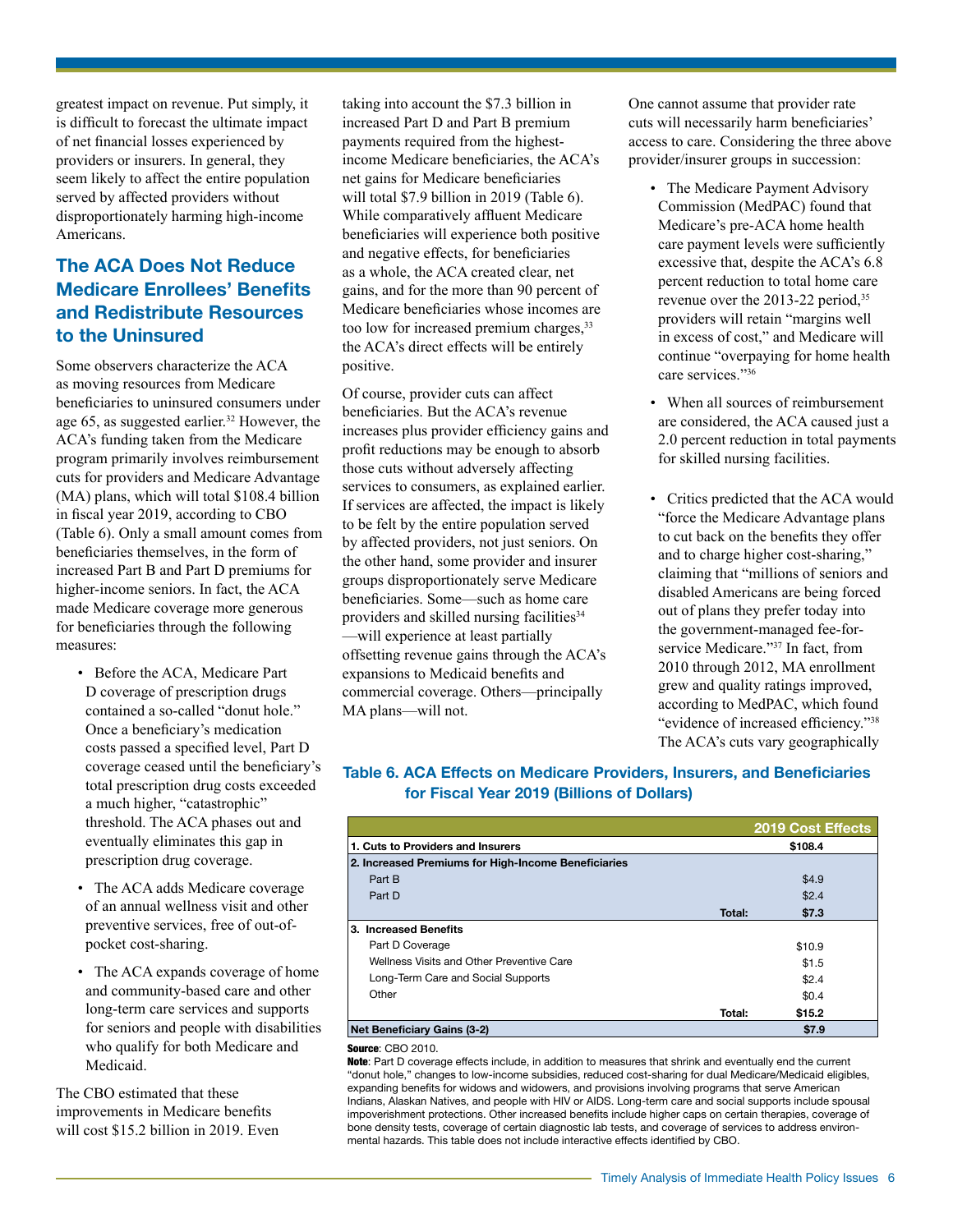#### **The Brookings Institution Analysis**

*On January 24, 2014, Henry J. Aaron and Gary Burtless of the Brookings Institution released an analysis of the ACA's impact on income inequality[.41](#page-10-0) They conclude that, when the dollar value of health insurance is measured most comprehensively, the poorest one-fifth of Americans will see their average incomes rise by roughly 6 percent. Americans in other income brackets will experience average income declines of approximately 1 percent or less, due to increased taxes and Medicare Parts B and D premiums on high-income people, penalties on the uninsured, and reimbursement cuts to MA plans, which Aaron and Burtless assume will be experienced by MA enrollees. The authors did not incorporate the effects of the ACA's other funding mechanisms, including taxes, fees, and (other than MA cuts) reimbursement reductions imposed on the health care industry, or the ACA's increases in Medicare benefits. They and we address different questions, and their findings are largely consistent with ours.*

based on underlying fee-for-service payments, but through 2013 MA enrollment rose in both high- and low-payment areas.<sup>[39](#page-9-24)</sup> At some point efficiency gains may no longer be large enough to prevent adverse effects on beneficiaries, but the ACA gradually scales up the level of savings required of plans, providing some time for industry to adjust.<sup>[40](#page-9-25)</sup>

# **Conclusion**

Some claim that the ACA involves an enormous and unprecedented transfer of resources from high-income Americans to those with lower incomes. In fact, the money taken from the affluent and given to people with low and moderate incomes is tiny, as a percentage of GDP—only a small fraction of what the country spends on Social Security, Medicare, pre-ACA Medicaid, or tax preferences for employersponsored insurance, for example. The vast bulk of ACA funding comes, not from wealthy Americans, but from the health care industry, which receives offsetting revenue from the legislation's coverage expansion. Very few Americans are affected by the ACA's tax increase on high earners, and those who pay must contribute only a small percentage of income. Medicare cuts that fund the ACA apply mainly to providers and insurers, not seniors themselves, who receive increased benefits. By contrast, the vast majority of ACA resources are spent to help low and moderate income consumers, many of

whom get substantial assistance, calculated as a percentage of total income. Analyzed carefully, many redistribution claims about the ACA turn out to be exaggerated.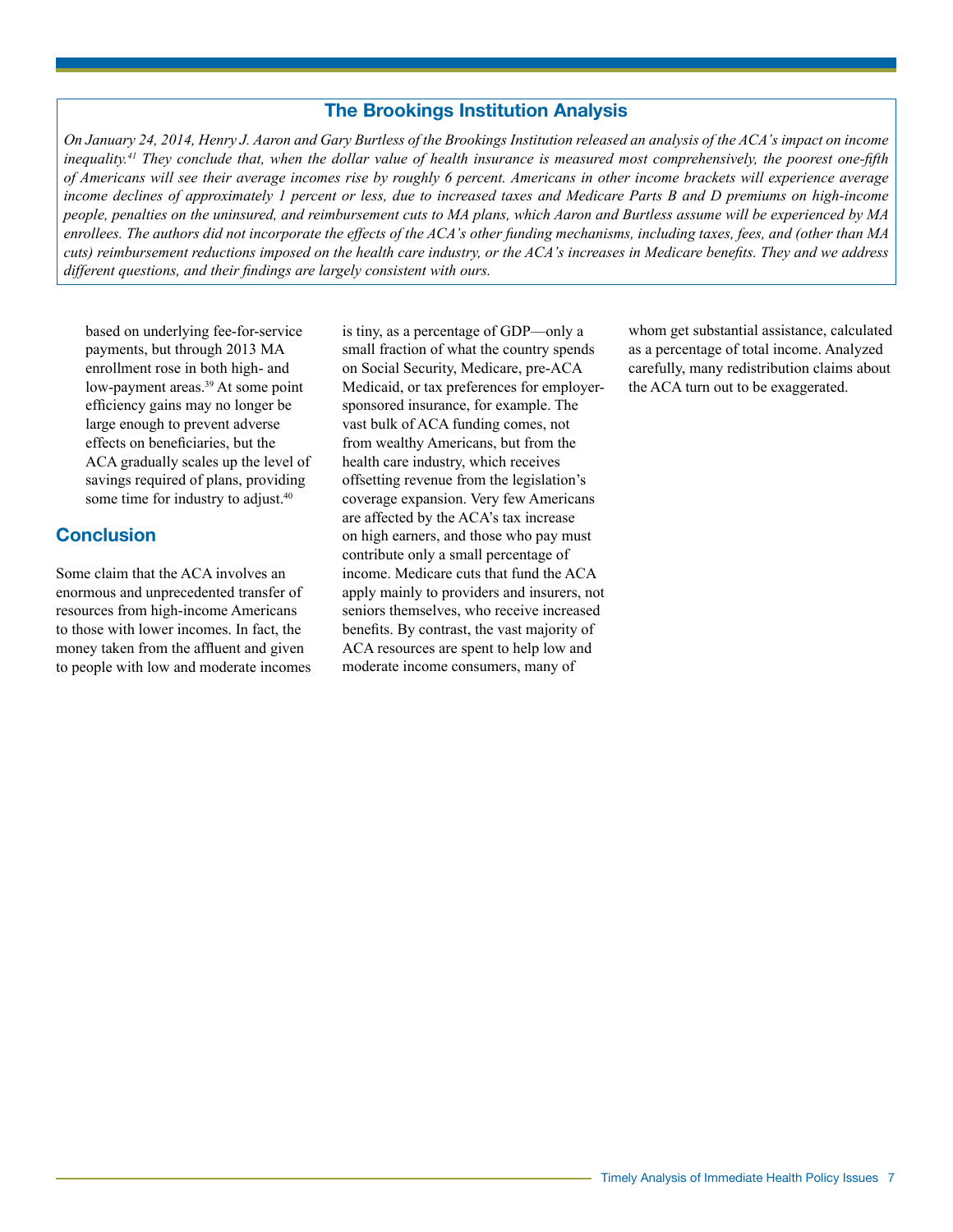# **Appendix: Additional Tables**

# **Table A1. Federal Cost of ACA Insurance Affordability Programs Compared to GDP Projections: 2013 CBO and Joint Tax Estimates for Fiscal Year 2019 (Billions of Dollars)**

|                                 |                           | 2019 Amounts |
|---------------------------------|---------------------------|--------------|
| GDP as Projected by CBO in 2013 |                           | \$21.890     |
| CBO's 2013 Cost Estimates       | Medicaid Expansion        | \$80         |
|                                 | <b>Exchange Subsidies</b> | \$123        |
|                                 | Total (Dollars)           | \$203        |
|                                 | Total (Percentage of GDP) | 0.9%         |

**Source: CBO 2013.** 

# **Table A2. ACA Funding Sources Other Than Higher-Income Americans, Health Care Providers, and Insurers: CBO and Joint Tax Estimates for Fiscal Year 2019 (Billions of Dollars)**

|                         |                                                                 | <b>2019 Amounts</b> |
|-------------------------|-----------------------------------------------------------------|---------------------|
|                         | Employers                                                       | \$11.0              |
| <b>Penalty Payments</b> | Individuals                                                     | \$4.0               |
| Tax Changes             | Limits on Tax Preferences for Health Care Costs and<br>Accounts | \$7.7               |
| <b>Other Sources</b>    |                                                                 | \$1.1               |
|                         | Total:                                                          | \$23.8              |

Source: CBO 2010, Joint Tax 2010.

Note: Penalty payments include tax effects. Limits on tax-preferred health costs involve the deductibility of out-of-pocket health care costs as well as limits on tax-preferred health savings accounts, flexible spending accounts, cafeteria plans, and similar arrangements. Other sources are made up of revenue from codification of the economic substance doctrine and what CBO classified as "miscellaneous effects" on payroll tax revenues.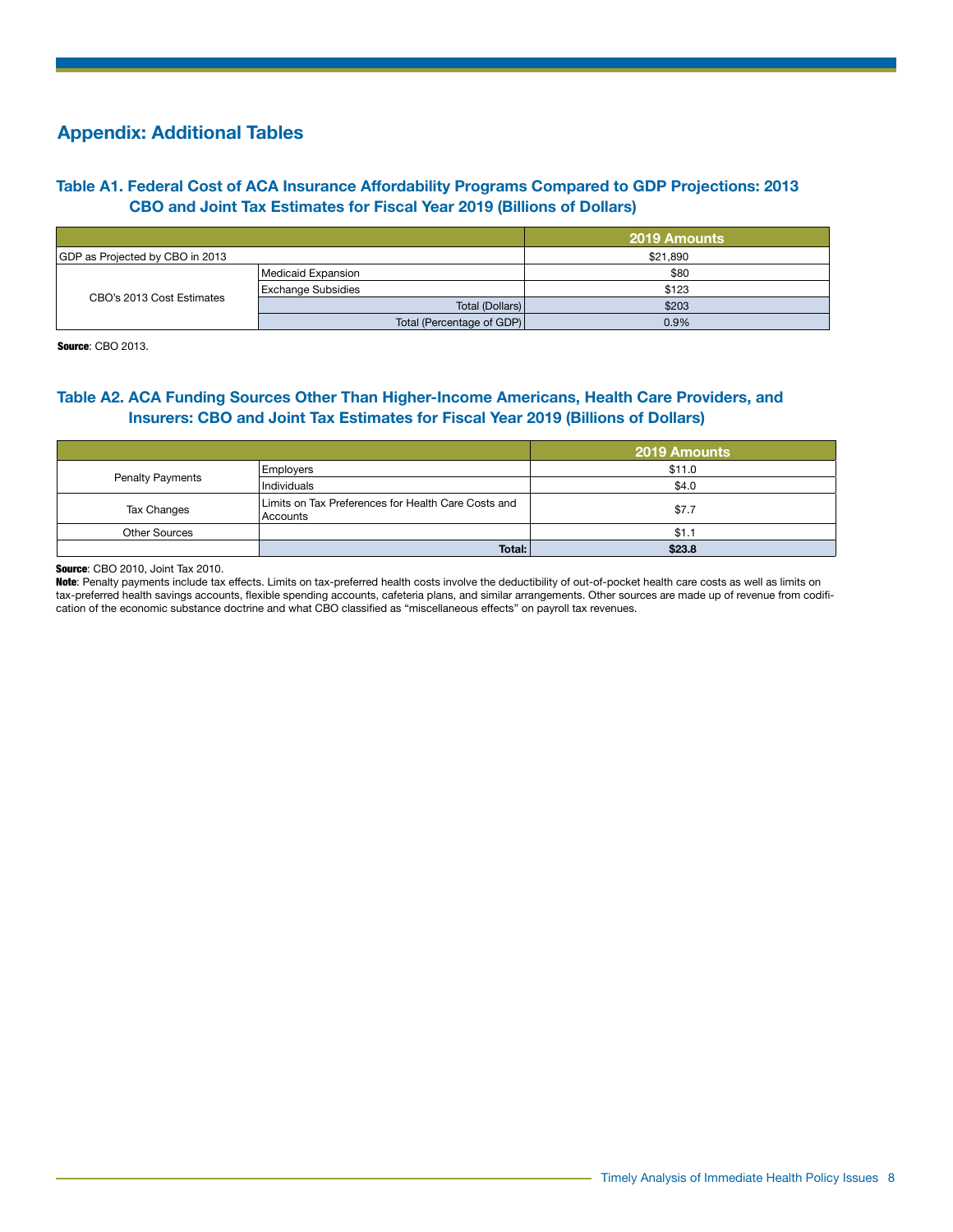# **Notes**

- <span id="page-8-0"></span><sup>1</sup> Wall Street Journal (editorial). "Who Pays for ObamaCare?" July 10, 2010. [http://online.wsj.com/](http://online.wsj.com/news/articles/SB10001424052748704075604575356930951157948) [news/articles/SB1000142405274870407560457535](http://online.wsj.com/news/articles/SB10001424052748704075604575356930951157948) [6930951157948](http://online.wsj.com/news/articles/SB10001424052748704075604575356930951157948).
- <span id="page-8-1"></span><sup>2</sup> Betsy McCaughey, "Obamacare's Redistribution of Health." September 26, 2010, [http://](http://betsymccaughey.com/obamacares) [betsymccaughey.com/obamacares-](http://betsymccaughey.com/obamacares)redistributionof-health/.
- <span id="page-8-2"></span><sup>3</sup> Merrill Goozner, "Spare us the complaints about healthcare 'redistribution,'" Modern Healthcare, November 30, 2013, [http://www.modernhealthcare.](http://www.modernhealthcare.com/article/20131130/MAGAZINE/311309987/spare-us-the-complaints-about-healthcare-redistribution) [com/article/20131130/MAGAZINE/311309987/](http://www.modernhealthcare.com/article/20131130/MAGAZINE/311309987/spare-us-the-complaints-about-healthcare-redistribution) [spare-us-the-complaints-about-healthcare](http://www.modernhealthcare.com/article/20131130/MAGAZINE/311309987/spare-us-the-complaints-about-healthcare-redistribution)[redistribution.](http://www.modernhealthcare.com/article/20131130/MAGAZINE/311309987/spare-us-the-complaints-about-healthcare-redistribution)
- <span id="page-8-3"></span><sup>4</sup> Robert Reich, "The three large truths about the Affordable Care Act," Baltimore Sun, November 27, 2013, [http://articles.baltimoresun.com/2013-](http://articles.baltimoresun.com/2013-11-27/news/bal-the-three-large-truths-about-the-affordable-care-act-20131126_1_health-care-system-pre-existing-conditions-insurers) [11-27/news/bal-the-three-large-truths-about-the](http://articles.baltimoresun.com/2013-11-27/news/bal-the-three-large-truths-about-the-affordable-care-act-20131126_1_health-care-system-pre-existing-conditions-insurers)[affordable-care-act-20131126\\_1\\_health-care](http://articles.baltimoresun.com/2013-11-27/news/bal-the-three-large-truths-about-the-affordable-care-act-20131126_1_health-care-system-pre-existing-conditions-insurers)[system-pre-existing-conditions-insurers](http://articles.baltimoresun.com/2013-11-27/news/bal-the-three-large-truths-about-the-affordable-care-act-20131126_1_health-care-system-pre-existing-conditions-insurers).
- <span id="page-8-4"></span><sup>5</sup> CBO. H.R. 4872, Reconciliation Act of 2010 (Final Health Care Legislation). March 20, 2010 (letter to the Honorable Nancy Pelosi). [http://cbo.gov/sites/](http://cbo.gov/sites/default/files/cbofiles/ftpdocs/113xx/doc11379/amendreconprop.pdf) [default/files/cbofiles/ftpdocs/113xx/doc11379/](http://cbo.gov/sites/default/files/cbofiles/ftpdocs/113xx/doc11379/amendreconprop.pdf) [amendreconprop.pdf](http://cbo.gov/sites/default/files/cbofiles/ftpdocs/113xx/doc11379/amendreconprop.pdf). Joint Committee on Taxation. Estimated revenue effects of the amendment in the nature of a substitute to H.R. 4872, the "Reconciliation Act of 2010," as amended, in combination with the revenue effects of H.R. 3590, The "Patient Protection and Affordable Care Act ('PPACA')," as passed by the Senate, and scheduled for consideration by the House Committee on Rules. March 20, 2010. [https://www.jct.gov/publications.](https://www.jct.gov/publications.html?func=download&id=3672&chk=3672&no_html=1.) [html?func=download&id=3672&chk=3672&no\\_](https://www.jct.gov/publications.html?func=download&id=3672&chk=3672&no_html=1.) [html=1.](https://www.jct.gov/publications.html?func=download&id=3672&chk=3672&no_html=1.)
- <span id="page-8-5"></span>After calendar year 2019, the percentage of Medicaid costs for newly eligible adults paid by the federal government falls to 90 percent.
- <span id="page-8-6"></span>For example, by the time CBO estimated the effects of ACA repeal legislation, the ACA's reduced payments to Medicare Advantage plans were embodied in federal contracts with insurers that CBO did not believe could be quickly reversed; and the ACA's savings from accelerating competitive bidding for Medicare's purchases of durable medical equipment could not be undone, in CBO's view. CBO. Letter to the Honorable John Boehner providing an estimate for H.R. 6079, the Repeal of Obamacare Act. July 24, 2012. [http://cbo.gov/sites/](http://cbo.gov/sites/default/files/cbofiles/attachments/43471-hr6079.pdf) [default/files/cbofiles/attachments/43471-hr6079.](http://cbo.gov/sites/default/files/cbofiles/attachments/43471-hr6079.pdf) [pdf.](http://cbo.gov/sites/default/files/cbofiles/attachments/43471-hr6079.pdf)
- <span id="page-8-7"></span><sup>8</sup> For example, in 2012, Congress passed a law that increased the amount of money that recipients of advance payment of premium tax credits could be forced to repay the Internal Revenue Service at tax reconciliation. This lowered the estimated federal cost of HIM subsidies. We compare CBO's July 2012 estimated impact of this law to the most recent prior CBO baseline projection of HIM subsidy costs, which was published in January 2012. Using these two estimates, we calculate the law's reduction in HIM subsidy costs as a percentage of total HIM subsidy costs. This has the effect of eliminating from consideration all changes to CBO's economic forecasts between 2010, when the ACA passed, and 2012, when this particular legislative modification was enacted.
- <span id="page-8-8"></span><sup>9</sup> These changes raised the caps on advance premium tax credit reconciliation for taxpayers with incomes below 400 percent FPL; added tax-exempt Social Security income to modified adjusted gross income; and modified federal income and payroll tax rates, which CBO estimated would affect overall employer coverage and generate spill-over effects on subsidy costs.
- <span id="page-8-9"></span><sup>10</sup> CBO also adjusted several assumptions involving the likely pace of enrollment and the average risk level of adults newly eligible for Medicaid.
- <span id="page-8-10"></span><sup>11</sup> We modified CBO's estimates to reflect changes in policy and estimation methodology, while attempting to screen out revised macroeconomic assumptions, as follows. The first post-enactment change to ACA, made in December 2010, increased the amount that households with incomes at or below 400 percent FPL could be required to pay at reconciliation if their premium tax credit, calculated based on income shown on federal income tax returns, exceeds amounts advanced during the year. Based on a comparison between CBO's original ACA estimates and those produced for H.R. 4994, the legislation making this change, the resulting reduction in HIM subsidies lowered 2019 subsidy amounts by 0.6 percent. Compare CBO. Estimate of Effects on Direct Spending and Revenues for H.R. 4994, an Act to Extend Certain Expiring Provisions of the Medicare and Medicaid Programs, and for Other Purposes. December 10, 2010; and CBO. CBO's August 2010 Baseline: Health Insurance Exchanges. August 25, 2010. The next legislative change added tax-exempt Social Security payments to modified adjusted gross income, for purposes of determining eligibility for insurance affordability programs. This legislation lowered 2019 Medicaid/ CHIP cost increases, attributable to ACA, by 3.2 percent and increased 2019 HIM subsidy costs by 0.9 percent, based on a comparison of (a) CBO's February 2011 estimate of the impact of repealing ACA and (b) CBO's score of the effects of those two legislative changes. CBO. Cost estimate for H.R. 2, Repealing the Job-Killing Health Care Law Act, February 18, 2011; CBO. Budgetary Effects of H.R. 674, as placed on the Calendar in the Senate on October 31, 2011, with Senate Amendment 927, proposed on November 8, 2011. November 9, 2011. We did not adjust the estimates to reflect the elimination of employer free choice vouchers, since CBO estimated that this provision would reduce the net cost of HIM subsidies by only \$0.4 billion during 2012–2021. CBO. Updated Estimates for the Insurance Coverage Provisions of the Affordable Care Act. March 2012. A second increase in the amount of tax reconciliation liability was enacted in 2012, reducing HIM subsidies by another 5.4 percent. Compare CBO. Recapture of Overpayments Resulting From Certain Federally Subsidized Health Insurance. April 24, 2012; and CBO. The Budget and Economic Outlook: Fiscal Years 2012 to 2022. January 2012. In its original response to the U.S. Supreme Court decision permitting states to opt out of the Medicaid expansion, CBO estimated that the decision would reduce the ACA's increase in Medicaid/ CHIP spending by 31 percent and increase subsidy spending by 25.9 percent; this estimate applied to the 2012-22 time period, without any year-byyear breakout allowing us to isolate the impact on 2019 costs. CBO. Estimates for the Insurance Coverage Provisions of the Affordable Care Act Updated for the Recent Supreme Court Decision. July 2012. By February 2013, CBO made further changes unrelated to changed economic conditions,

taking into account the effect of newly issued CMS regulations, new assumptions about the speed of likely enrollment into insurance affordability programs, the likely cost of newly eligible Medicaid adults, and changes to federal tax law that increased the attractiveness of HIM coverage, relative to ESI. These changes lowered ACA's increase to 2019 Medicaid costs by 13.3 percent and increased HIM subsidy costs by 4.4 percent. Compare CBO. CBO's February 2013 Estimate of the Effects of the Affordable Care Act on Health Insurance Coverage. February 2013; and CBO. Cost Estimate for H.R. 6079, the Repeal of Obamacare Act, as passed by the House of Representatives on July 11, 2012. July 24, 2012. Finally, in May 2013, CBO further revised its estimates to reflect CBO's changed judgment about the number of states likely to expand Medicaid, anticipating, for 2019, an 11.1 percent increase in ACA-related Medicaid cost growth and an 14.0 percent reduction in HIM subsidies, relative to CBO's February 2013 baseline. CBO. Updated Budget Projections: Fiscal Years 2013 to 2023. May 2013; CBO. CBO's May 2013 Estimate of the Budgetary Effects of the Insurance Coverage Provisions Contained in the Affordable Care Act. May 2013.

- <span id="page-8-11"></span><sup>12</sup> Medicaid and CHIP, together, are projected to spend \$446.7 billion in FY 2019. CBO, Medicaid Spending and Enrollment Detail for CBO's May 2013 Baseline, May 2013, [http://www.cbo.gov/](http://www.cbo.gov/sites/default/files/cbofiles/attachments/44204_Medicaid.pdf) [sites/default/files/cbofiles/attachments/44204\\_](http://www.cbo.gov/sites/default/files/cbofiles/attachments/44204_Medicaid.pdf) [Medicaid.pdf](http://www.cbo.gov/sites/default/files/cbofiles/attachments/44204_Medicaid.pdf); CBO, Children's Health Insurance Program Spending and Enrollment Detail for CBO's May 2013 Baseline, May 2013, [http://www.cbo.](http://www.cbo.gov/sites/default/files/cbofiles/attachments/44189-CHIP.pdf) [gov/sites/default/files/cbofiles/attachments/44189-](http://www.cbo.gov/sites/default/files/cbofiles/attachments/44189-CHIP.pdf) [CHIP.pdf. In](http://www.cbo.gov/sites/default/files/cbofiles/attachments/44189-CHIP.pdf) May 2013, CBO estimated that the ACA would increase Medicaid and CHIP costs by \$80 billion in FY 2019. CBO. CBO's May 2013 Estimate of the Effects of the Affordable Care Act on Health Insurance Coverage. May 2013. Subtracting the latter from the former total results in estimated non-ACA spending on Medicaid and CHIP of \$366.7 billion. The latter figure equals 1.6 percent of the \$22.7 trillion in 2019 GDP estimated by CBO in September 2013. CBO. "Supplemental Data," The 2013 Long-Term Budget Outlook. Sept. 17, 2013. [http://cbo.gov/](http://cbo.gov/sites/default/files/cbofiles/attachments/44521-LTBOSupplementalData2013_0.xlsx) [sites/default/files/cbofiles/attachments/44521-](http://cbo.gov/sites/default/files/cbofiles/attachments/44521-LTBOSupplementalData2013_0.xlsx) [LTBOSupplementalData2013\\_0.xlsx](http://cbo.gov/sites/default/files/cbofiles/attachments/44521-LTBOSupplementalData2013_0.xlsx).
- <span id="page-8-12"></span><sup>13</sup> According to the Office of Management and Budget, revenue losses from the income tax and payroll tax are estimated to equal \$407.5 billion in FY 2018, the final year of OMB's projection. OMB. FY 2014 Analytical Perspectives: Budget of the U.S. Government. April 2013. [http://www.gpo.gov/](http://www.gpo.gov/fdsys/pkg/BUDGET-2014-PER/pdf/BUDGET-2014-PER.pdf) [fdsys/pkg/BUDGET-2014-PER/pdf/BUDGET-](http://www.gpo.gov/fdsys/pkg/BUDGET-2014-PER/pdf/BUDGET-2014-PER.pdf)[2014-PER.pdf.](http://www.gpo.gov/fdsys/pkg/BUDGET-2014-PER/pdf/BUDGET-2014-PER.pdf) On the assumption that the 5.3 percent increase in such losses from FY 2017 to FY 2018 would also apply to changes from FY 2018 to 2019, the tax exclusion for employer-sponsored insurance will cost \$429.1 billion in 2019. That represents 1.9 percent of 2019 GDP, calculated using either CBO's above-cited \$22.7 trillion estimate or OMB's \$22.247 trillion estimate. We did not use estimates of tax exclusion costs from CBO or Joint Tax, since the former did not provide annual estimates beyond 2013 and the latter was limited to federal income tax effects, without considering payroll tax losses.
- <span id="page-8-13"></span><sup>14</sup> CBO projects Medicare costs to equal \$803 billion in 2019. CBO. CBO's May 2013 Medicare Baseline. May 2013. [http://www.cbo.gov/sites/](http://www.cbo.gov/sites/default/files/cbofiles/attachments/44205_Medicare_0.pdf)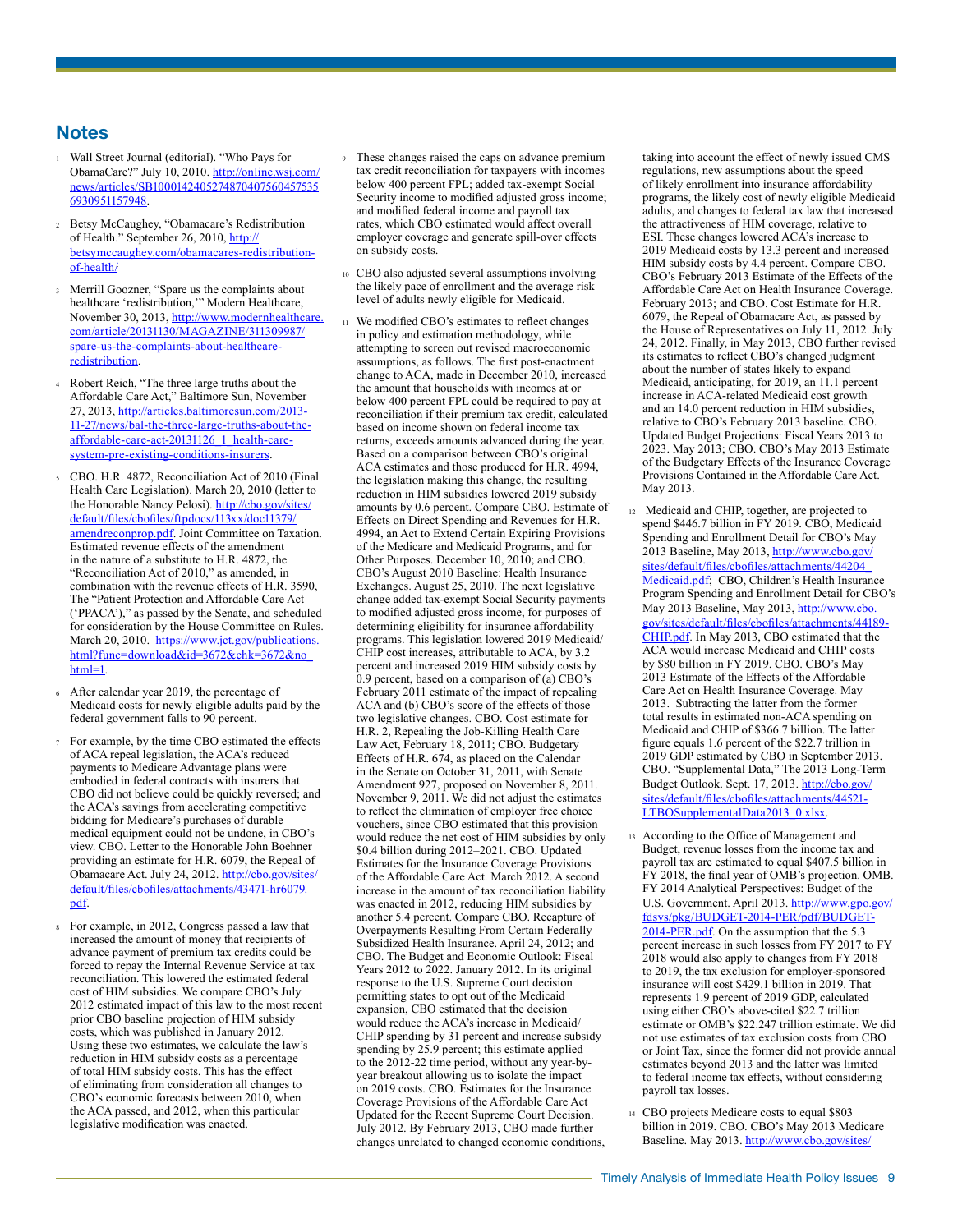[default/files/cbofiles/attachments/44205\\_](http://www.cbo.gov/sites/default/files/cbofiles/attachments/44205_Medicare_0.pdf) Medicare 0.pdf. This represents 3.5 percent of 2019 GDP, as forecast by CBO in September 2013.

- <span id="page-9-0"></span><sup>15</sup> CBO. "Exhibit 1." The 2013 Long-Term Projections for Social Security: Additional Information. December 2013. [http://www.cbo.gov/sites/default/](http://goo.gl/v1VNcy) [files/cbofiles/attachments/2013%20Social%20](http://goo.gl/v1VNcy) [Security%20Supplemental%20Data.xlsx](http://goo.gl/v1VNcy).
- <span id="page-9-1"></span><sup>16</sup> Matthew Buettgens, Bowen Garrett, and John Holahan. America Under the ACA. Prepared by the Urban Institute for the Robert Wood Johnson Foundation. 2010. [http://www.urban.org/](http://www.urban.org/publications/412267.html) [publications/412267.html.](http://www.urban.org/publications/412267.html)
- <span id="page-9-2"></span><sup>17</sup> The share going to the lower income group may be somewhat higher than estimated here since it will include enrollment from those with incomes from 100-133 percent of the FPL in states that do not expand Medicaid, which was not accounted for in the distributional estimates, which preceded the Supreme Court ruling that essentially made the Medicaid expansion optional for states.
- <span id="page-9-3"></span><sup>18</sup> Premium costs are estimated based on the U.C. Berkeley Labor Center National Subsidy Calculator, [http://laborcenter.berkeley.edu/healthpolicy/](http://laborcenter.berkeley.edu/healthpolicy/calculator) [calculator](http://laborcenter.berkeley.edu/healthpolicy/calculator)/, updated October 2013.
- <span id="page-9-4"></span><sup>19</sup> CMS. "Patient Protection and Affordable Care Act; HHS Notice of Benefit and Payment Parameters for 2015." Federal Register.Dec. 2, 2013. 78(231): 72322-72392, [http://www.gpo.gov/fdsys/pkg/FR-](http://www.gpo.gov/fdsys/pkg/FR-2013-12-02/pdf/2013-28610.pdf)[2013-12-02/pdf/2013-28610.pdf](http://www.gpo.gov/fdsys/pkg/FR-2013-12-02/pdf/2013-28610.pdf)
- <span id="page-9-5"></span><sup>20</sup> Cost sharing subsidy and out-of-pocket spending amounts are based on averages within age and income group, under CMS, HHS Notice of Benefit and Payment Parameters for 2015, op cit. Because health care spending is highly skewed, a typical (median) consumer may have much lower out-ofpocket spending than the average consumer.
- <span id="page-9-6"></span><sup>21</sup> These estimates do not include several original revenue sources that were repealed following ACA's enactment: namely, premium payments for the ACA's long-term care program and revenue gains from new reporting requirements that were applicable to small business.
- <span id="page-9-7"></span><sup>22</sup> We reach the same result using CBO's most recent estimates, produced in 2013, on the assumption that, in Cost Estimate for H.R. 6079, the Repeal of Obamacare Act, as passed by the House of Representatives on July 11, 2012., op cit., the reference to "Other Provisions" under "Medicare and Other Medicaid and CHIP Provisions" in Table 2 estimates the increased costs that would result from repealing the ACA provisions that raised Part B and Part D premiums for higher-income Medicare beneficiaries.
- <span id="page-9-8"></span><sup>23</sup> Joint Committee on Taxation. 2010.
- <span id="page-9-9"></span><sup>24</sup> The ACA changed the income thresholds for means-tested Part B premiums and froze them at 2010 levels until 2020. It also imposed a new, means-tested premium for Part D on the same beneficiaries whose incomes subject them to increased Part B premiums. By 2019, these changes were projected to impose premiums on 6 percent of Part B recipients and 9 percent of Part D recipients. Juliette Cubanski, Tricia Neuman, Jennifer Huang, Jim Mays and Monica Brenner. Income-Relating Medicare Part B and Part D Premiums: How Many Medicare Beneficiaries Will Be Affected? Kaiser Family Foundation and Actuarial Research Corporation. December 2010.
- <span id="page-9-10"></span><sup>25</sup> For example, a single worker with \$220,000 in MAGI of which \$10,000 is net investment income would pay the new tax only on the investment income, resulting in a \$380 tax liability, since the \$10,000 net investment income is less than the \$20,000 difference between total MAGI and the applicable \$200,000 threshold. Likewise, an individual who does not work but receives \$210,000 of MAGI entirely through investment income consisting of interest and dividends would also pay a tax of \$380, since the \$10,000 difference between total MAGI and the \$200,000 threshold is less than the person's \$210,000 in investment income.
- <span id="page-9-11"></span><sup>26</sup> Urban-Brookings Tax Policy Center Microsimulation Model (version 0411- 3). Table T12-0091. [http://www.](http://www.taxpolicycenter.org/numbers/displayatab.cfm?Docid=3349&DocTypeID=2) [taxpolicycenter.org/numbers/displayatab.](http://www.taxpolicycenter.org/numbers/displayatab.cfm?Docid=3349&DocTypeID=2) [cfm?Docid=3349&DocTypeID=2](http://www.taxpolicycenter.org/numbers/displayatab.cfm?Docid=3349&DocTypeID=2).
- <span id="page-9-12"></span><sup>27</sup> See, e.g., Associated Press, "White House, hospitals reach deal on health care," July 8, 2009, [http://](http://www.accessnorthga.com/detail.php?n=221664.) [www.accessnorthga.com/detail.php?n=221664.](http://www.accessnorthga.com/detail.php?n=221664.)
- <span id="page-9-13"></span><sup>28</sup> Linda J. Blumberg, Matthew Buettgens. Why the ACA's Limits on Age-Rating Will Not Cause "Rate Shock": Distributional Implications of Limited Age Bands in Nongroup Health Insurance. Prepared by the Urban Institute for the Robert Wood Johnson Foundation. March 2013. [http://www.urban.org/](http://www.urban.org/UploadedPDF/412757-Why-the-ACAs-Limits-on-Age-Rating-Will-Not-Cause-Rate-Shock.pdf) [UploadedPDF/412757-Why-the-ACAs-Limits-on-](http://www.urban.org/UploadedPDF/412757-Why-the-ACAs-Limits-on-Age-Rating-Will-Not-Cause-Rate-Shock.pdf)[Age-Rating-Will-Not-Cause-Rate-Shock.pdf](http://www.urban.org/UploadedPDF/412757-Why-the-ACAs-Limits-on-Age-Rating-Will-Not-Cause-Rate-Shock.pdf).
- <span id="page-9-14"></span><sup>29</sup> Blumberg and Buettgens, op cit.
- <span id="page-9-15"></span><sup>30</sup> CBO has estimated that state Medicaid costs related to the ACA's eligibility expansion will equal \$41 billion over 2012–2022. CBO. Estimates for the Insurance Coverage Provisions of the Affordable Care Act Updated for the Recent Supreme Court Decision. July 2012. However, such increased spending will be offset, to some degree, by state savings on both Medicaid and non-Medicaid health costs. Stan Dorn, John Holahan, Caitlin Carroll, and Megan McGrath. Medicaid Expansion Under the ACA: How States Analyze the Fiscal and Economic Trade-Offs. Prepared by the Urban Institute for the Robert Wood Johnson Foundation. June 2013. [http://www.urban.org/UploadedPDF/412840-](http://www.urban.org/UploadedPDF/412840-Medicaid-Expansion-Under-the-ACA.pdf) [Medicaid-Expansion-Under-the-ACA.pdf](http://www.urban.org/UploadedPDF/412840-Medicaid-Expansion-Under-the-ACA.pdf). It is not clear whether, on balance, state health care spending will rise or fall under the ACA.
- <span id="page-9-16"></span><sup>31</sup> We note that providers were already expected to spend an estimated \$62.1 billion on uncompensated health care for the uninsured in 2009, which was projected to reach between \$107 and \$141 billion by 2019, in the absence of reform. John Holahan and Bowen Garrett. The Cost of Uncompensated Care with and without Health Reform. Urban Institute. March 2010. [http://www.urban.org/](http://www.urban.org/UploadedPDF/412045_cost_of_uncompensated.pdf) [UploadedPDF/412045\\_cost\\_of\\_uncompensated.](http://www.urban.org/UploadedPDF/412045_cost_of_uncompensated.pdf) [pdf.](http://www.urban.org/UploadedPDF/412045_cost_of_uncompensated.pdf)
- <span id="page-9-17"></span><sup>32</sup> See also Thomas B. Edsall, "The Obamacare Crisis," The New York Times, Nov. 19, 2013.
- <span id="page-9-18"></span><sup>33</sup> Juliette Cubanski, Tricia Neuman, Gretchen Jacobson, and Karen E. Smith. Income-Relating Medicare Part B and Part D Premiums Under Current Law and Recent Proposals: What are the Implications for Beneficiaries? Kaiser Family Foundation and the Urban Institute. Feb. 2012.
- <span id="page-9-19"></span><sup>34</sup> Data are not available from which one could estimate the impact of ACA on total payments for hospice providers, the other provider category disproportionately affected by Medicare cuts for which CBO provides a separate estimate in Cost

Estimate for H.R. 6079, op cit. Neither CBO nor the CMS Office of the Actuary provides differentiated projections of baseline spending on hospice care.

- <span id="page-9-20"></span><sup>35</sup> The effect of ACA on Medicare payments for both home care and skilled nursing care is estimated based on Cost Estimate for H.R. 6079, op cit. Medicare payments for these provider groups under current law are estimated based on CBO's May 2013 Medicare Baseline, op cit. Because CBO does not provide sufficiently specific projections to estimate baseline Medicaid costs, we rely on projections from the CMS Office of the Actuary. CMS Office of the Actuary. National Health Expenditure Projections 2012-2022. 2013. [http://www.cms.gov/Research-Statistics-Data](http://www.cms.gov/Research-Statistics-Data-and-Systems/Statistics-Trends-and-Reports/NationalHealthExpendData/Downloads/Proj2012.pdf)[and-Systems/Statistics-Trends-and-Reports/](http://www.cms.gov/Research-Statistics-Data-and-Systems/Statistics-Trends-and-Reports/NationalHealthExpendData/Downloads/Proj2012.pdf) [NationalHealthExpendData/Downloads/Proj2012.](http://www.cms.gov/Research-Statistics-Data-and-Systems/Statistics-Trends-and-Reports/NationalHealthExpendData/Downloads/Proj2012.pdf) [pdf](http://www.cms.gov/Research-Statistics-Data-and-Systems/Statistics-Trends-and-Reports/NationalHealthExpendData/Downloads/Proj2012.pdf). We also use the latter projections to estimate out-of-pocket spending, private insurance payments, and payments from other sources. Payments from such other sources include programs operated by the Department of Defense, the Department of Veterans' Affairs, the Indian Health Service, the Substance Abuse and Mental Health Services Administration, workers' compensation, worksite health care, general assistance, vocational rehabilitation, other federal programs, other state and local programs, and other private revenues. The percentage estimates in the text are based on a comparison of ACA's Medicare savings with the total reimbursement projected from all sources if the ACA had not passed, including the amounts cut by ACA.
- <span id="page-9-21"></span><sup>36</sup> Even at this early juncture, according to MedPAC's most recent report, despite a 5 percent cut in Medicare payments in 2012, the supply of providers increased and quality of care slightly improved. MedPAC. "Home health care services: Assessing payment adequacy and updating payments." Report to the Congress: Medicare Payment Policy, March 2013.
- <span id="page-9-22"></span><sup>37</sup> Crossroads GPS. "Obamacare Cuts Benefits for Seniors." April 22, 2010 (date provided by Google search results; web page itself undated). [http://www.](http://www.crossroadsgps.org/obamacare-cuts-benefits-for-seniors/%20) [crossroadsgps.org/obamacare-cuts-benefits-for](http://www.crossroadsgps.org/obamacare-cuts-benefits-for-seniors/%20)[seniors/.](http://www.crossroadsgps.org/obamacare-cuts-benefits-for-seniors/%20)
- <span id="page-9-23"></span><sup>38</sup> MedPAC, "The Medicare Advantage program: Status report," Report to the Congress: Medicare Payment Policy, March 2013. See also MedPAC, "The Medicare Advantage program: Status report," Report to the Congress: Medicare Payment Policy, March 2012.
- <span id="page-9-24"></span><sup>39</sup> Marsha Gold, Gretchen Jacobson, Anthony Damico, and Tricia Neuman. Medicare Advantage 2013 Spotlight: Enrollment Market Update. Kaiser Family Foundation and Mathematica Policy Research. June 2013.
- <span id="page-9-25"></span><sup>40</sup> Cuts estimated by CBO will rise from 4.0 percent in 2013 to 4.9 percent in 2014, 8.5 percent in 2015, 9.7 percent in 2016, finally reaching their maximum level of 9.9 percent in 2017, after which they will gradually fall to 8.3 percent in 2022. Over the entire 2013-22 period, they will average an 8.5 percent reduction, compared to total Medicare reimbursement; this is different from the earlier estimates, which were compared to all sources of reimbursement provided to the affected industries, rather than, in the case, as compared to Medicare alone. For 2014-2022, these estimates for MA plans compare ACA savings on Medicare Advantage plans, as estimated in Cost Estimate for H.R. 6079, op cit., with the sum of those amounts restored plus projected Medicare spending on group health